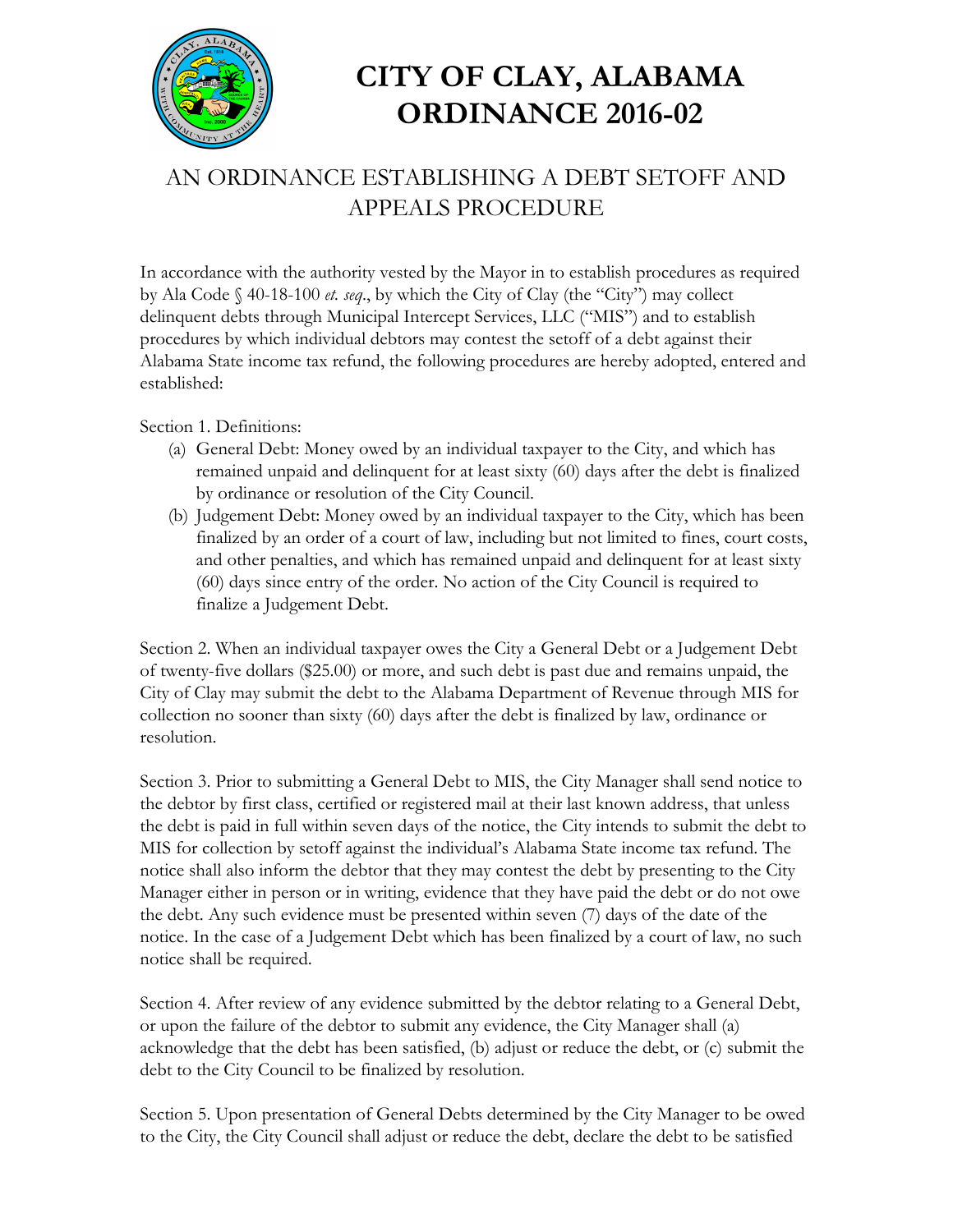or affirm and finalize the debt by resolution. Any General Debt so finalized may be submitted to MIS for collection after the expiration of sixty (60) days from the date it is finalized by the City Council.

Section 6. Upon notification to MIS that the Alabama Department of Revenue has intercepted a tax refund MIS, on behalf of the City, will send notification to the debtor of the debtor's rights to appeal the setoff within thirty (30) days of the date of the notice. The notice sent by MIS will also be addressed to a joint filer, if any, and provide notification, as required by law, of the appeal rights of any such joint filer. Failure of the debtor, or joint filer is applicable, to request a hearing within thirty (30) days after the mailing of the notice shall be deemed a waiver of the opportunity to appeal the setoff.

Section 7. Upon receipt of a request for a hearing under Section 6, the City Manager shall schedule a hearing with the debtor or taxpayer and the Mayor as soon as practicable after the filing of the request, provided however that the debtor or taxpayer shall be advised of the time and place of such hearing at least fifteen (15) days in advance thereof. At such hearing, the debtor or taxpayer may present evidence to the Mayor, who shall hear the appeal and submit his or her findings and recommendation regarding the debt to the City Council at its next regular meeting. The City Council, in its discretion, shall review the recommendations of the Mayo and shall either affirm, amend, or refund the setoff. The decision of the City Council shall be final, and no further appeals may be taken.

ADOPTED AND APPROVED this 19<sup>th</sup> Day of January, 2016.

\_\_\_\_\_\_\_\_\_\_\_\_\_\_\_\_\_\_\_\_\_\_\_\_\_\_\_ ATTEST: \_\_\_\_\_\_\_\_\_\_\_\_\_\_\_\_\_\_\_\_\_\_\_\_\_\_\_\_

Charles K. Webster Ronnie Dixon Mayor City Manager